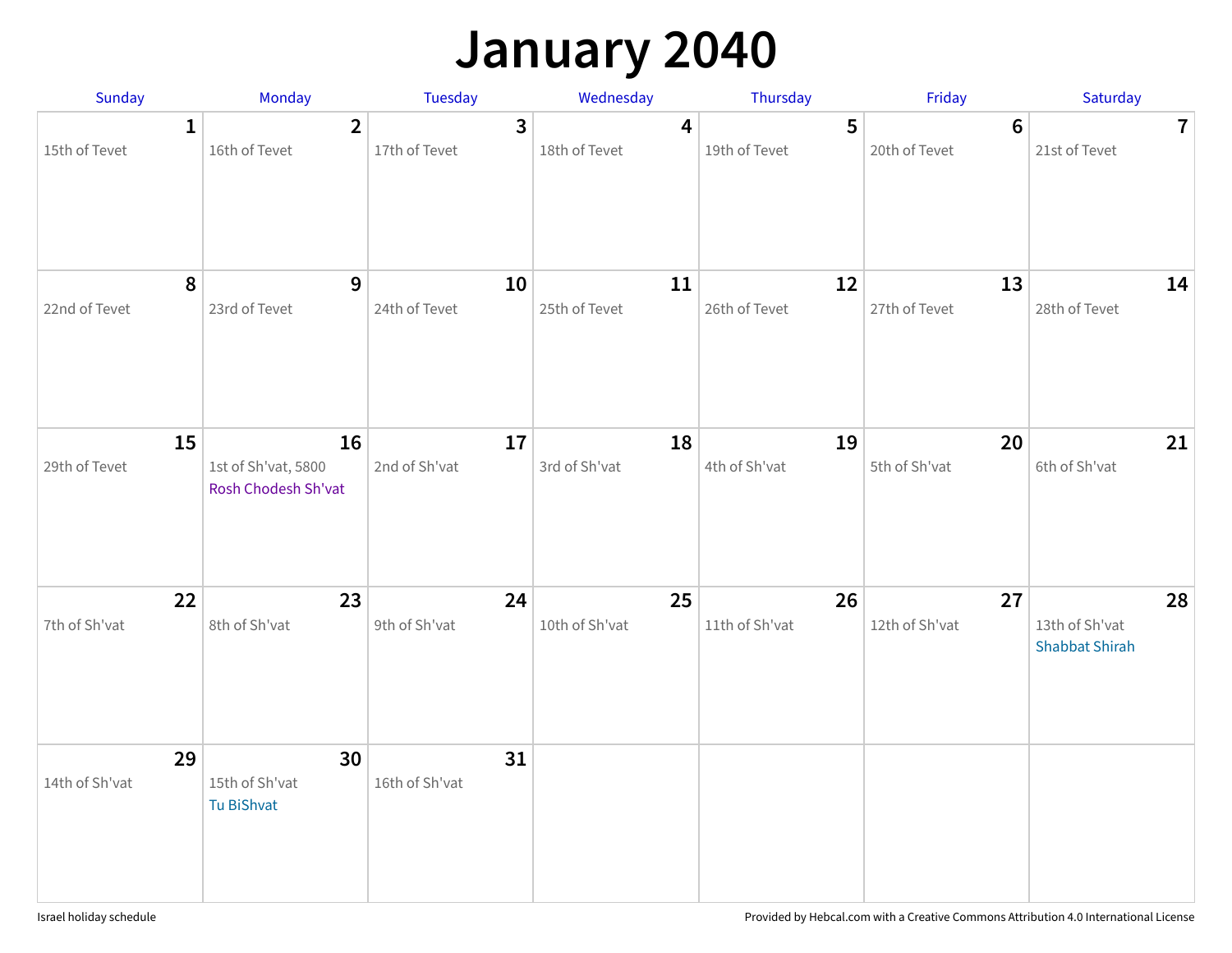# **February 2040**

| <b>Sunday</b>           | Monday                                                     | Tuesday                                   | Wednesday                                    | Thursday                         | Friday                           | Saturday                                        |
|-------------------------|------------------------------------------------------------|-------------------------------------------|----------------------------------------------|----------------------------------|----------------------------------|-------------------------------------------------|
|                         |                                                            |                                           | $\mathbf{1}$<br>17th of Sh'vat               | $\overline{2}$<br>18th of Sh'vat | $\overline{3}$<br>19th of Sh'vat | $\overline{\mathbf{4}}$<br>20th of Sh'vat       |
| 5<br>21st of Sh'vat     | $6\phantom{1}6$<br>22nd of Sh'vat                          | $\overline{7}$<br>23rd of Sh'vat          | 8<br>24th of Sh'vat                          | 9<br>25th of Sh'vat              | 10<br>26th of Sh'vat             | 11<br>27th of Sh'vat<br><b>Shabbat Shekalim</b> |
| 12<br>28th of Sh'vat    | 13<br>29th of Sh'vat                                       | 14<br>30th of Sh'vat<br>Rosh Chodesh Adar | 15<br>1st of Adar, 5800<br>Rosh Chodesh Adar | 16<br>2nd of Adar                | 17<br>3rd of Adar                | 18<br>4th of Adar                               |
| 19<br>5th of Adar<br>26 | 20<br>6th of Adar<br>27                                    | 21<br>7th of Adar<br>28                   | 22<br>8th of Adar<br>29                      | 23<br>9th of Adar                | 24<br>10th of Adar               | 25<br>11th of Adar<br><b>Shabbat Zachor</b>     |
| 12th of Adar            | 13th of Adar<br><b>Ta'anit Esther</b><br><b>Erev Purim</b> | 14th of Adar<br>Purim                     | 15th of Adar<br><b>Shushan Purim</b>         |                                  |                                  |                                                 |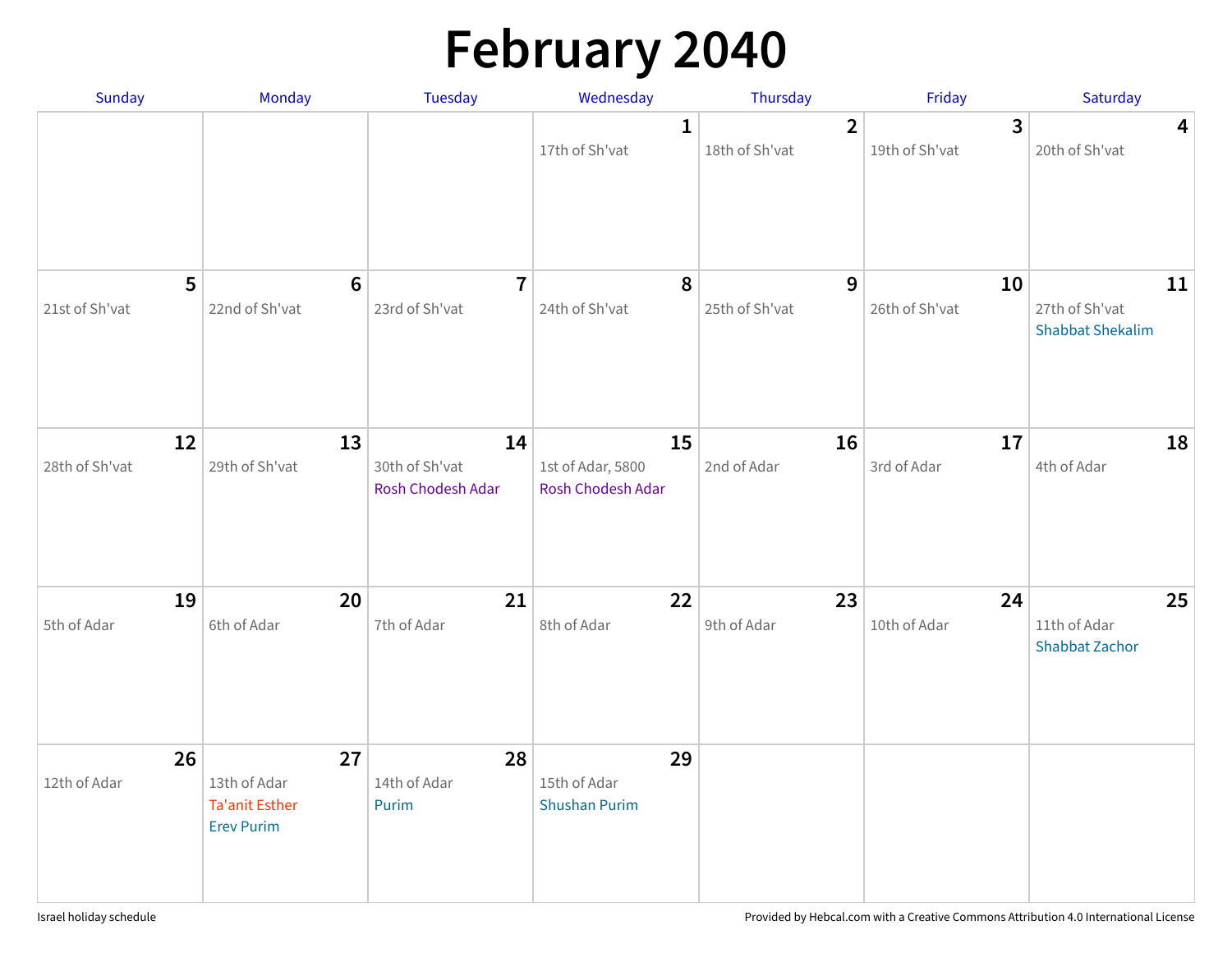### **March 2040**

| Sunday              | <b>Monday</b>       | Tuesday                         | Wednesday                                                            | Thursday                                       | Friday                                  | Saturday                                                      |
|---------------------|---------------------|---------------------------------|----------------------------------------------------------------------|------------------------------------------------|-----------------------------------------|---------------------------------------------------------------|
|                     |                     |                                 |                                                                      | 1<br>16th of Adar                              | $\overline{2}$<br>17th of Adar          | 3<br>18th of Adar<br><b>Shabbat Parah</b>                     |
| 4<br>19th of Adar   | 5<br>20th of Adar   | $6\phantom{1}6$<br>21st of Adar | $\overline{7}$<br>22nd of Adar                                       | 8<br>23rd of Adar                              | 9<br>24th of Adar                       | 10<br>25th of Adar<br><b>Shabbat HaChodesh</b>                |
| 11<br>26th of Adar  | 12<br>27th of Adar  | 13<br>28th of Adar              | 14<br>29th of Adar                                                   | 15<br>1st of Nisan, 5800<br>Rosh Chodesh Nisan | 16<br>2nd of Nisan                      | 17<br>3rd of Nisan                                            |
| 18<br>4th of Nisan  | 19<br>5th of Nisan  | 20<br>6th of Nisan              | 21<br>7th of Nisan                                                   | 22<br>8th of Nisan                             | 23<br>9th of Nisan                      | 24<br>10th of Nisan<br><b>Shabbat HaGadol</b><br>Yom HaAliyah |
| 25<br>11th of Nisan | 26<br>12th of Nisan | 27<br>13th of Nisan             | 28<br>14th of Nisan<br><b>Ta'anit Bechorot</b><br><b>Erev Pesach</b> | 29<br>15th of Nisan<br>Pesach I                | 30<br>16th of Nisan<br>Pesach II (CH"M) | 31<br>17th of Nisan<br>Pesach III (CH"M)                      |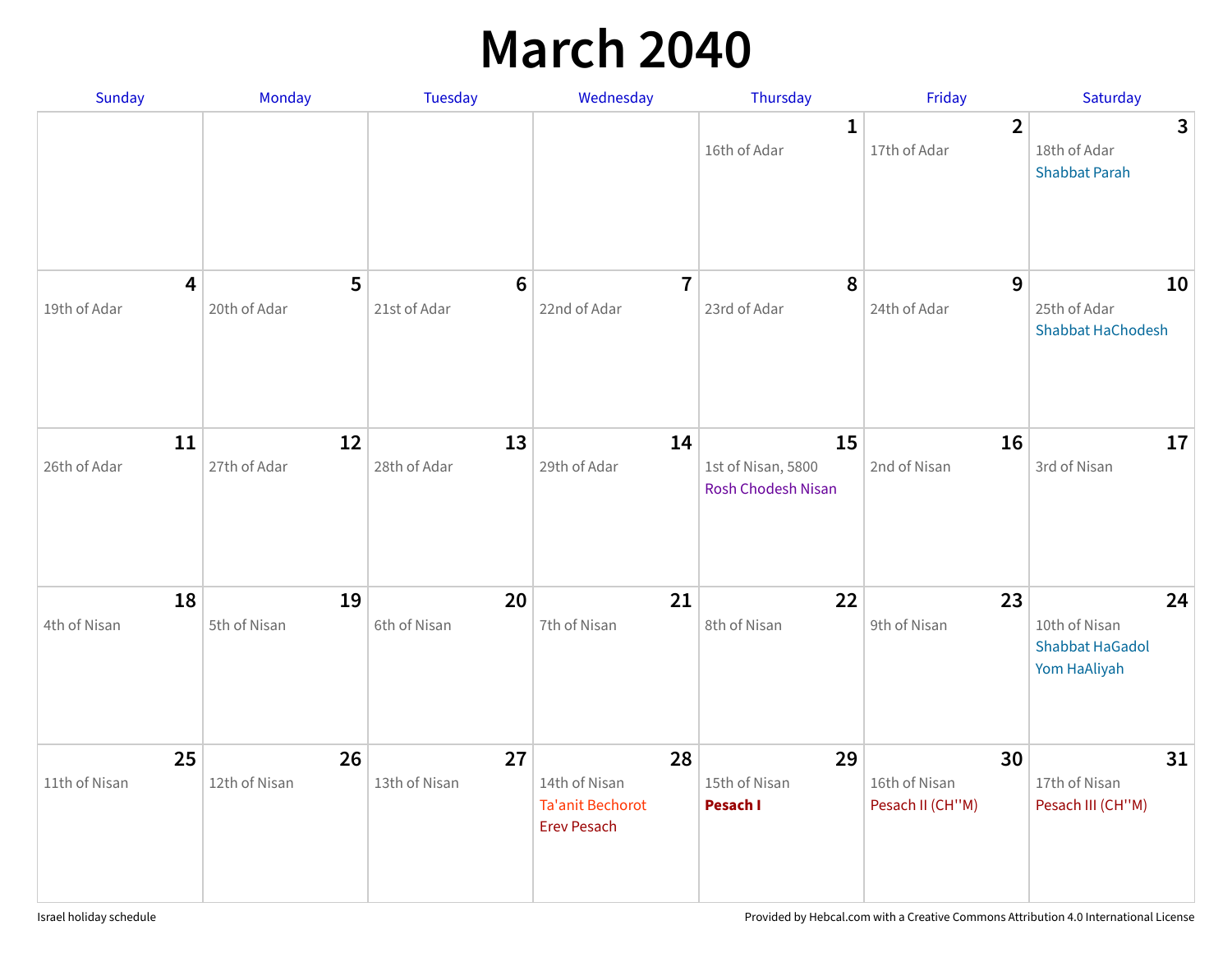# **April 2040**

| <b>Sunday</b>                                     | Monday                                             | <b>Tuesday</b>                                      | Wednesday                               | Thursday            | Friday                                     | Saturday                                       |
|---------------------------------------------------|----------------------------------------------------|-----------------------------------------------------|-----------------------------------------|---------------------|--------------------------------------------|------------------------------------------------|
| $\mathbf{1}$<br>18th of Nisan<br>Pesach IV (CH"M) | $\overline{2}$<br>19th of Nisan<br>Pesach V (CH"M) | $\overline{3}$<br>20th of Nisan<br>Pesach VI (CH"M) | 4<br>21st of Nisan<br><b>Pesach VII</b> | 5<br>22nd of Nisan  | $6\phantom{1}$<br>23rd of Nisan            | $\overline{7}$<br>24th of Nisan                |
| 8<br>25th of Nisan                                | 9<br>26th of Nisan                                 | 10<br>27th of Nisan<br>Yom HaShoah                  | 11<br>28th of Nisan                     | 12<br>29th of Nisan | 13<br>30th of Nisan<br>Rosh Chodesh Iyyar  | 14<br>1st of Iyyar, 5800<br>Rosh Chodesh Iyyar |
| 15<br>2nd of Iyyar                                | 16<br>3rd of Iyyar                                 | 17<br>4th of Iyyar<br>Yom HaZikaron                 | 18<br>5th of Iyyar<br>Yom HaAtzma'ut    | 19<br>6th of Iyyar  | 20<br>7th of Iyyar                         | 21<br>8th of Iyyar                             |
| 22<br>9th of Iyyar                                | 23<br>10th of Iyyar                                | 24<br>11th of Iyyar                                 | 25<br>12th of Iyyar                     | 26<br>13th of Iyyar | 27<br>14th of Iyyar<br><b>Pesach Sheni</b> | 28<br>15th of Iyyar                            |
| 29<br>16th of Iyyar                               | 30<br>17th of Iyyar                                |                                                     |                                         |                     |                                            |                                                |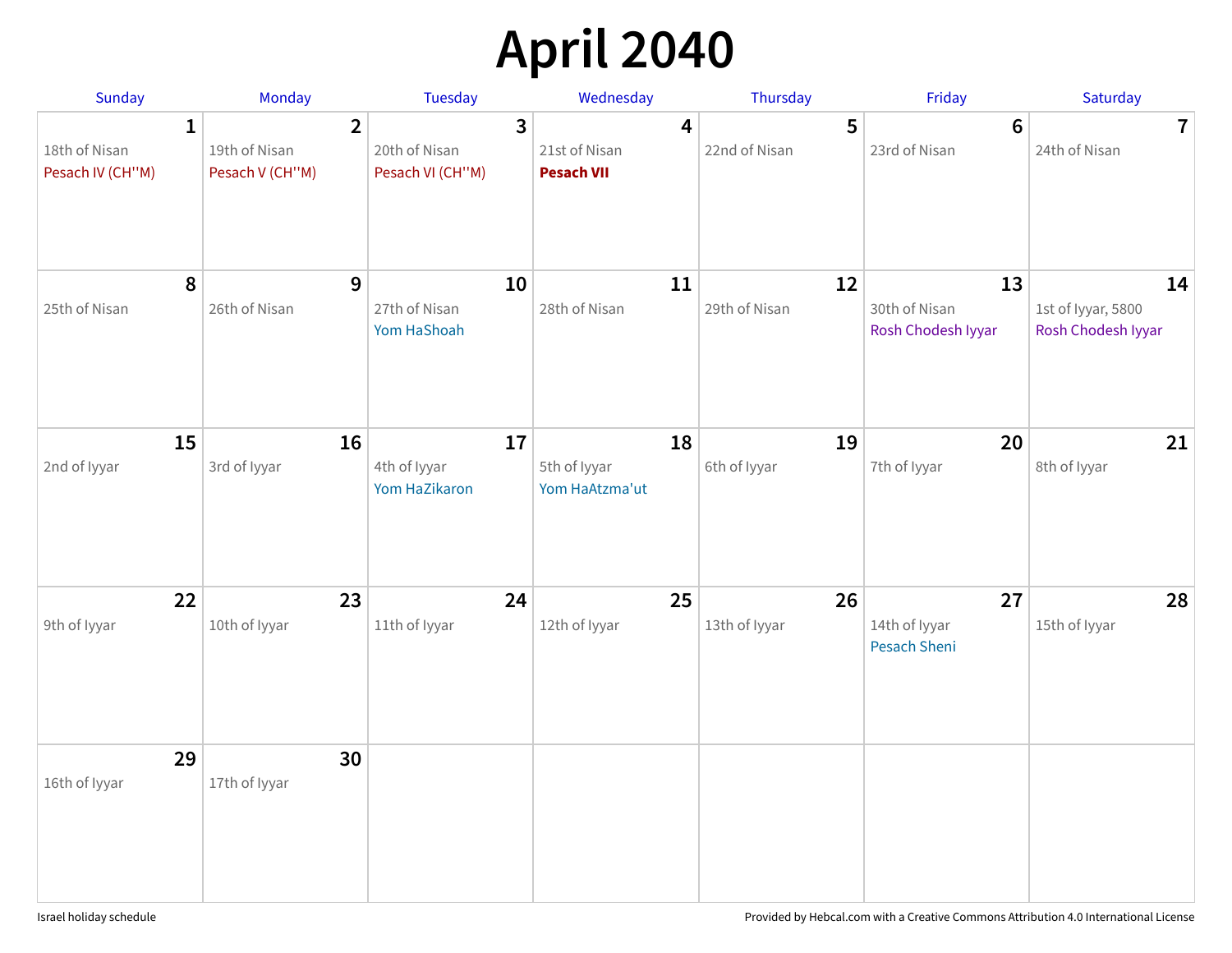### **May 2040**

| Sunday                                         | Monday                          | Tuesday                                     | Wednesday                       | Thursday                                  | Friday                                   | Saturday                        |
|------------------------------------------------|---------------------------------|---------------------------------------------|---------------------------------|-------------------------------------------|------------------------------------------|---------------------------------|
|                                                |                                 | $\mathbf{1}$<br>18th of Iyyar<br>Lag BaOmer | $\overline{2}$<br>19th of Iyyar | $\overline{3}$<br>20th of Iyyar           | $\overline{\mathbf{4}}$<br>21st of lyyar | $5\phantom{1}$<br>22nd of Iyyar |
| $6\phantom{1}$<br>23rd of Iyyar                | $\overline{7}$<br>24th of Iyyar | 8<br>25th of Iyyar                          | 9<br>26th of Iyyar              | 10<br>27th of Iyyar                       | 11<br>28th of Iyyar<br>Yom Yerushalayim  | 12<br>29th of Iyyar             |
| 13<br>1st of Sivan, 5800<br>Rosh Chodesh Sivan | 14<br>2nd of Sivan              | 15<br>3rd of Sivan                          | 16<br>4th of Sivan              | 17<br>5th of Sivan<br><b>Erev Shavuot</b> | 18<br>6th of Sivan<br><b>Shavuot</b>     | 19<br>7th of Sivan              |
| 20<br>8th of Sivan                             | 21<br>9th of Sivan              | 22<br>10th of Sivan                         | 23<br>11th of Sivan             | 24<br>12th of Sivan                       | 25<br>13th of Sivan                      | 26<br>14th of Sivan             |
| 27<br>15th of Sivan                            | 28<br>16th of Sivan             | 29<br>17th of Sivan                         | 30<br>18th of Sivan             | 31<br>19th of Sivan                       |                                          |                                 |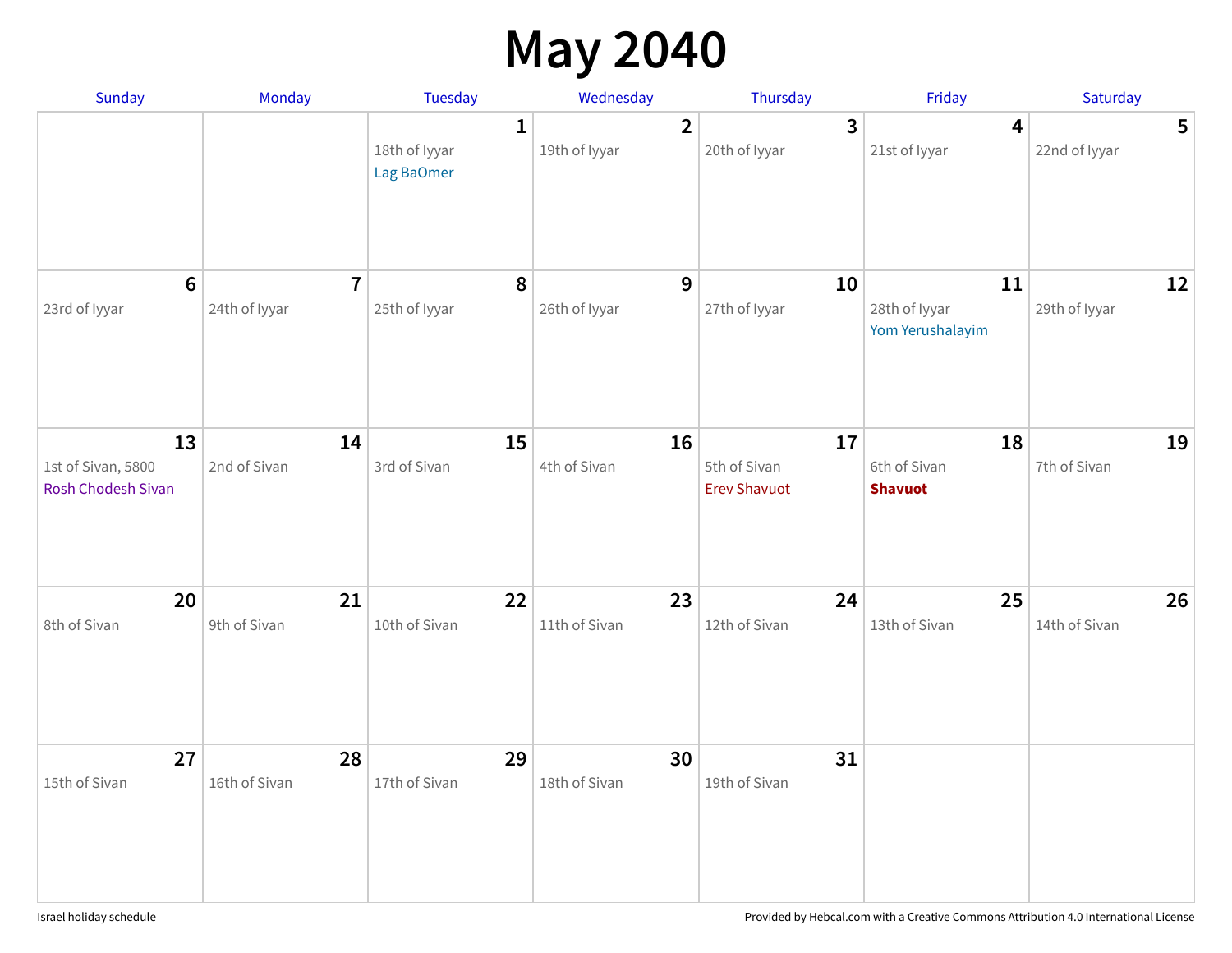#### **June 2040**

| Sunday                                   | Monday                                           | <b>Tuesday</b>                                        | Wednesday                       | Thursday                                  | Friday                        | Saturday                        |
|------------------------------------------|--------------------------------------------------|-------------------------------------------------------|---------------------------------|-------------------------------------------|-------------------------------|---------------------------------|
|                                          |                                                  |                                                       |                                 |                                           | $\mathbf{1}$<br>20th of Sivan | $\overline{2}$<br>21st of Sivan |
| $\overline{\mathbf{3}}$<br>22nd of Sivan | 4<br>23rd of Sivan                               | 5<br>24th of Sivan                                    | $6\phantom{1}$<br>25th of Sivan | $\overline{7}$<br>26th of Sivan           | 8<br>27th of Sivan            | 9<br>28th of Sivan              |
| 10<br>29th of Sivan                      | 11<br>30th of Sivan<br><b>Rosh Chodesh Tamuz</b> | 12<br>1st of Tamuz, 5800<br><b>Rosh Chodesh Tamuz</b> | 13<br>2nd of Tamuz              | 14<br>3rd of Tamuz                        | 15<br>4th of Tamuz            | 16<br>5th of Tamuz              |
| 17<br>6th of Tamuz                       | 18<br>7th of Tamuz                               | 19<br>8th of Tamuz                                    | 20<br>9th of Tamuz              | 21<br>10th of Tamuz                       | 22<br>11th of Tamuz           | 23<br>12th of Tamuz             |
| 24<br>13th of Tamuz                      | 25<br>14th of Tamuz                              | 26<br>15th of Tamuz                                   | 27<br>16th of Tamuz             | 28<br>17th of Tamuz<br><b>Tzom Tammuz</b> | 29<br>18th of Tamuz           | 30<br>19th of Tamuz             |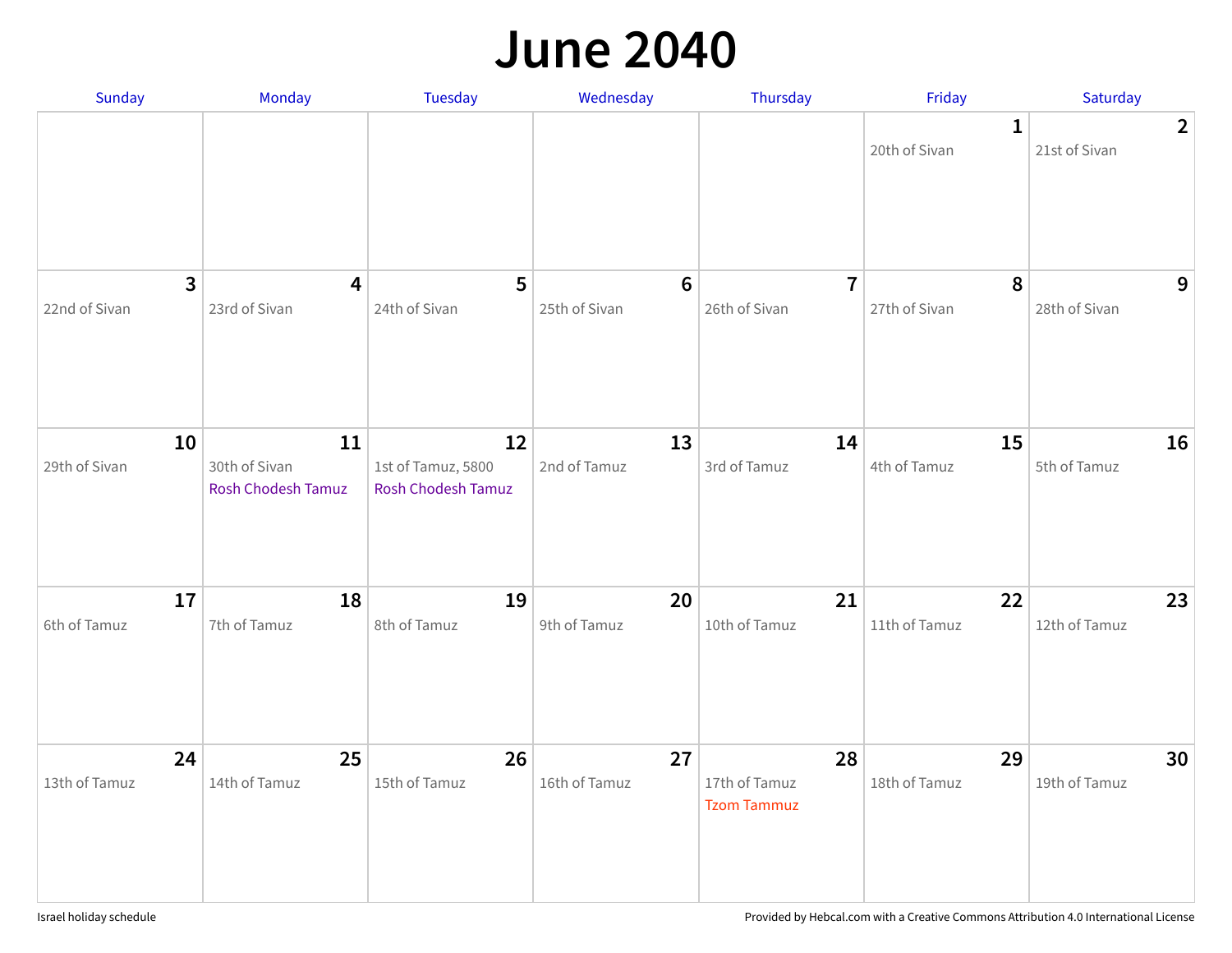# **July 2040**

| Sunday                        | <b>Monday</b>                   | Tuesday                         | Wednesday                                | Thursday                       | Friday                          | Saturday                                   |
|-------------------------------|---------------------------------|---------------------------------|------------------------------------------|--------------------------------|---------------------------------|--------------------------------------------|
| $\mathbf{1}$<br>20th of Tamuz | $\overline{2}$<br>21st of Tamuz | $\overline{3}$<br>22nd of Tamuz | 4<br>23rd of Tamuz                       | 5<br>24th of Tamuz             | $6\phantom{1}$<br>25th of Tamuz | $\mathbf{7}$<br>26th of Tamuz              |
| $\pmb{8}$<br>27th of Tamuz    | 9<br>28th of Tamuz              | 10<br>29th of Tamuz             | 11<br>1st of Av, 5800<br>Rosh Chodesh Av | 12<br>2nd of Av                | 13<br>3rd of Av                 | 14<br>4th of Av<br><b>Shabbat Chazon</b>   |
| 15<br>5th of Av               | 16<br>6th of Av                 | 17<br>7th of Av                 | 18<br>8th of Av<br>Erev Tish'a B'Av      | 19<br>9th of Av<br>Tish'a B'Av | 20<br>10th of Av                | 21<br>11th of Av<br><b>Shabbat Nachamu</b> |
| 22<br>12th of Av              | 23<br>13th of Av                | 24<br>14th of Av                | 25<br>15th of Av<br>Tu B'Av              | 26<br>16th of Av               | 27<br>17th of Av                | 28<br>18th of Av                           |
| 29<br>19th of Av              | 30<br>20th of Av                | 31<br>21st of Av                |                                          |                                |                                 |                                            |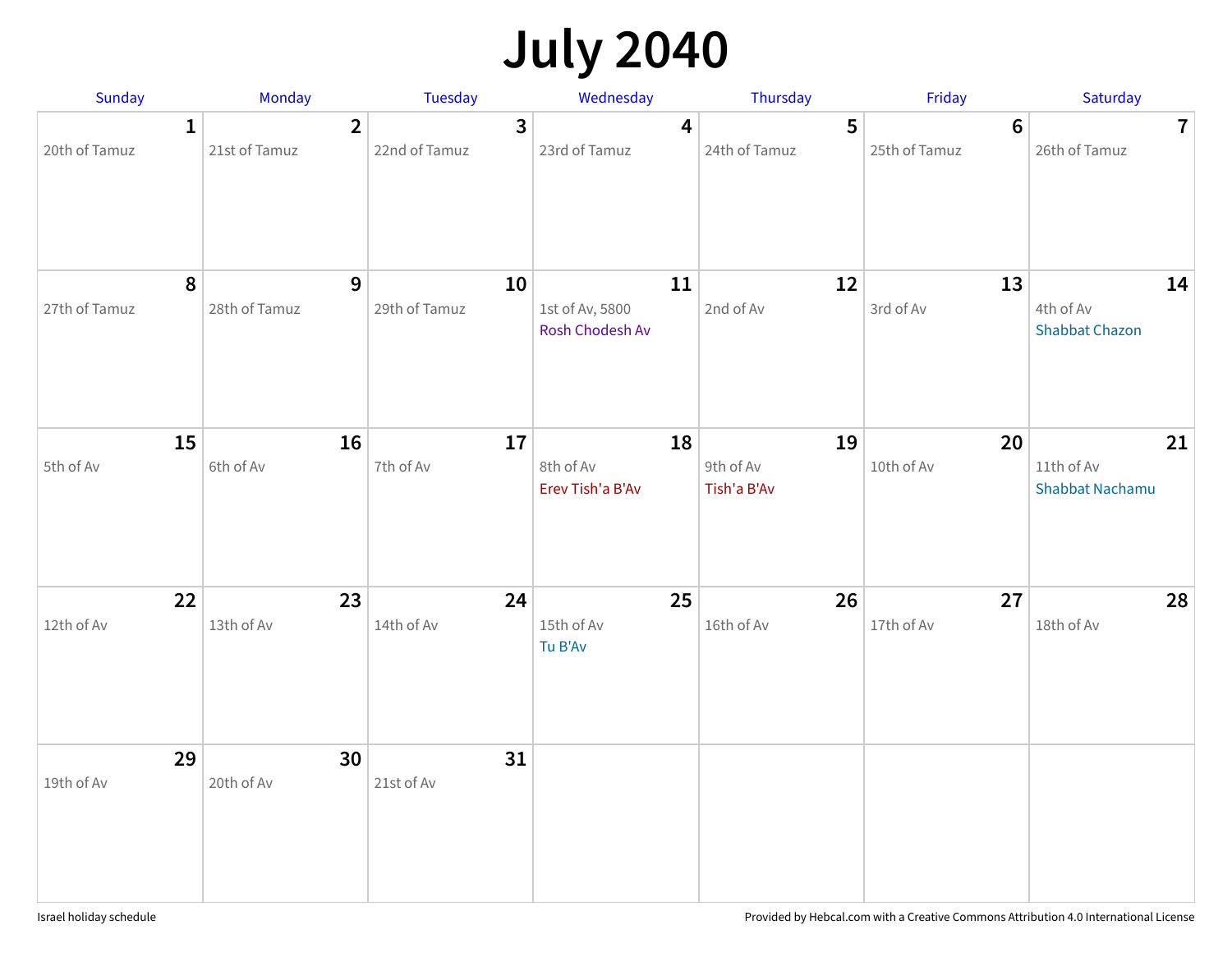## **August 2040**

| Sunday          | <b>Monday</b>   | <b>Tuesday</b>               | Wednesday                  | Thursday                                        | Friday                                                                 | Saturday                              |
|-----------------|-----------------|------------------------------|----------------------------|-------------------------------------------------|------------------------------------------------------------------------|---------------------------------------|
|                 |                 |                              | $\mathbf{1}$<br>22nd of Av | $\overline{2}$<br>23rd of Av                    | $\overline{3}$<br>24th of Av                                           | $\overline{\mathbf{4}}$<br>25th of Av |
| 5<br>26th of Av | 6<br>27th of Av | $\overline{7}$<br>28th of Av | $\pmb{8}$<br>29th of Av    | $\mathbf{9}$<br>30th of Av<br>Rosh Chodesh Elul | 10<br>1st of Elul, 5800<br>Rosh Hashana LaBehemot<br>Rosh Chodesh Elul | 11<br>2nd of Elul                     |
| 12              | 13              | 14                           | 15                         | 16                                              | 17                                                                     | 18                                    |
| 3rd of Elul     | 4th of Elul     | 5th of Elul                  | 6th of Elul                | 7th of Elul                                     | 8th of Elul                                                            | 9th of Elul                           |
| 19              | 20              | 21                           | 22                         | 23                                              | 24                                                                     | 25                                    |
| 10th of Elul    | 11th of Elul    | 12th of Elul                 | 13th of Elul               | 14th of Elul                                    | 15th of Elul                                                           | 16th of Elul                          |
| 26              | 27              | 28                           | 29                         | 30                                              | 31                                                                     |                                       |
| 17th of Elul    | 18th of Elul    | 19th of Elul                 | 20th of Elul               | 21st of Elul                                    | 22nd of Elul                                                           |                                       |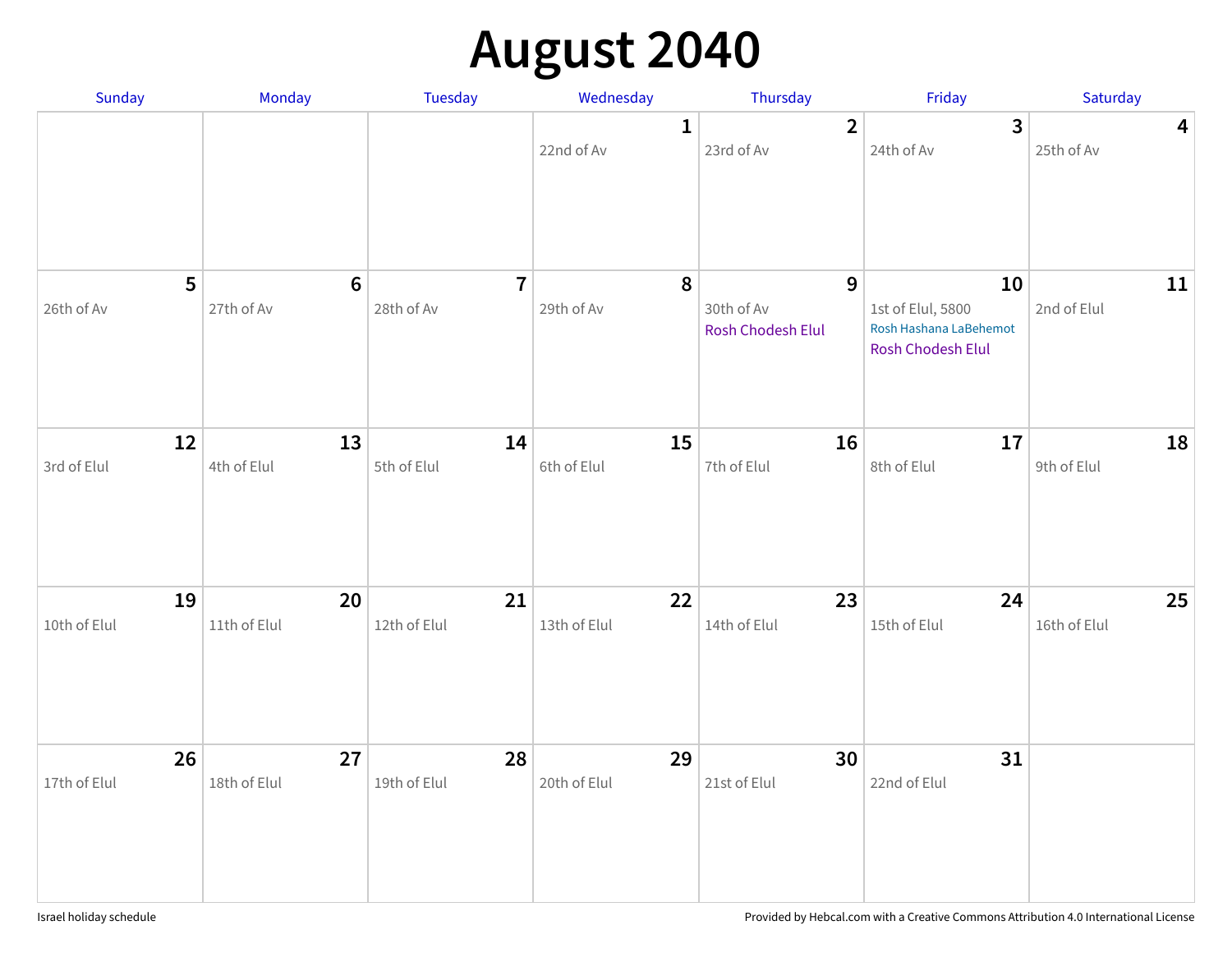### **September 2040**

| <b>Sunday</b>                                  | Monday                                       | <b>Tuesday</b>                            | Wednesday                                | Thursday                                  | Friday                                              | Saturday                                       |
|------------------------------------------------|----------------------------------------------|-------------------------------------------|------------------------------------------|-------------------------------------------|-----------------------------------------------------|------------------------------------------------|
|                                                |                                              |                                           |                                          |                                           |                                                     | 1<br>23rd of Elul<br>Leil Selichot             |
| $\overline{2}$<br>24th of Elul                 | $\overline{\mathbf{3}}$<br>25th of Elul      | 4<br>26th of Elul                         | 5<br>27th of Elul                        | $6\phantom{1}6$<br>28th of Elul           | $\overline{7}$<br>29th of Elul<br>Erev Rosh Hashana | 8<br>1st of Tishrei, 5801<br>Rosh Hashana 5801 |
| 9<br>2nd of Tishrei<br><b>Rosh Hashana II</b>  | 10<br>3rd of Tishrei<br><b>Tzom Gedaliah</b> | 11<br>4th of Tishrei                      | 12<br>5th of Tishrei                     | 13<br>6th of Tishrei                      | 14<br>7th of Tishrei                                | 15<br>8th of Tishrei<br><b>Shabbat Shuva</b>   |
| 16<br>9th of Tishrei<br><b>Erev Yom Kippur</b> | 17<br>10th of Tishrei<br><b>Yom Kippur</b>   | 18<br>11th of Tishrei                     | 19<br>12th of Tishrei                    | 20<br>13th of Tishrei                     | 21<br>14th of Tishrei<br><b>Erev Sukkot</b>         | 22<br>15th of Tishrei<br>Sukkot I              |
| 23<br>16th of Tishrei<br>Sukkot II (CH"M)      | 24<br>17th of Tishrei<br>Sukkot III (CH"M)   | 25<br>18th of Tishrei<br>Sukkot IV (CH"M) | 26<br>19th of Tishrei<br>Sukkot V (CH"M) | 27<br>20th of Tishrei<br>Sukkot VI (CH"M) | 28<br>21st of Tishrei<br>Sukkot VII (Hoshana Raba)  | 29<br>22nd of Tishrei<br><b>Shmini Atzeret</b> |
| 30<br>23rd of Tishrei                          |                                              |                                           |                                          |                                           |                                                     |                                                |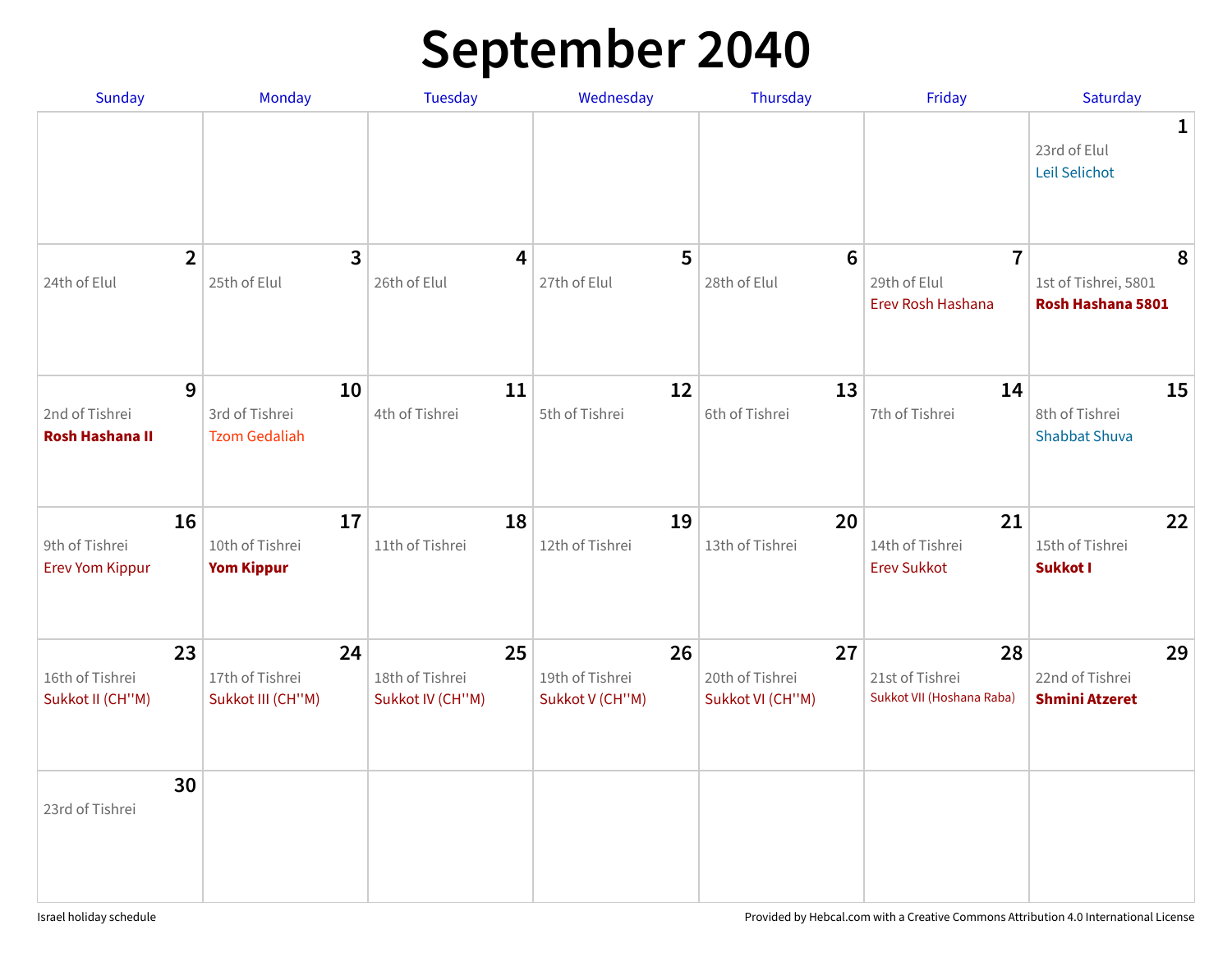### **October 2040**

| Sunday                                                     | <b>Monday</b>                                       | Tuesday                           | Wednesday              | Thursday               | Friday                 | Saturday               |
|------------------------------------------------------------|-----------------------------------------------------|-----------------------------------|------------------------|------------------------|------------------------|------------------------|
|                                                            | $\mathbf 1$<br>24th of Tishrei                      | $\overline{2}$<br>25th of Tishrei | 3<br>26th of Tishrei   | 4<br>27th of Tishrei   | 5<br>28th of Tishrei   | 6<br>29th of Tishrei   |
| $\overline{1}$<br>30th of Tishrei<br>Rosh Chodesh Cheshvan | 8<br>1st of Cheshvan, 5801<br>Rosh Chodesh Cheshvan | 9<br>2nd of Cheshvan              | 10<br>3rd of Cheshvan  | 11<br>4th of Cheshvan  | 12<br>5th of Cheshvan  | 13<br>6th of Cheshvan  |
| 14<br>7th of Cheshvan<br>Yom HaAliyah School Observance    | 15<br>8th of Cheshvan                               | 16<br>9th of Cheshvan             | 17<br>10th of Cheshvan | 18<br>11th of Cheshvan | 19<br>12th of Cheshvan | 20<br>13th of Cheshvan |
| 21<br>14th of Cheshvan                                     | 22<br>15th of Cheshvan                              | 23<br>16th of Cheshvan            | 24<br>17th of Cheshvan | 25<br>18th of Cheshvan | 26<br>19th of Cheshvan | 27<br>20th of Cheshvan |
| 28<br>21st of Cheshvan                                     | 29<br>22nd of Cheshvan                              | 30<br>23rd of Cheshvan            | 31<br>24th of Cheshvan |                        |                        |                        |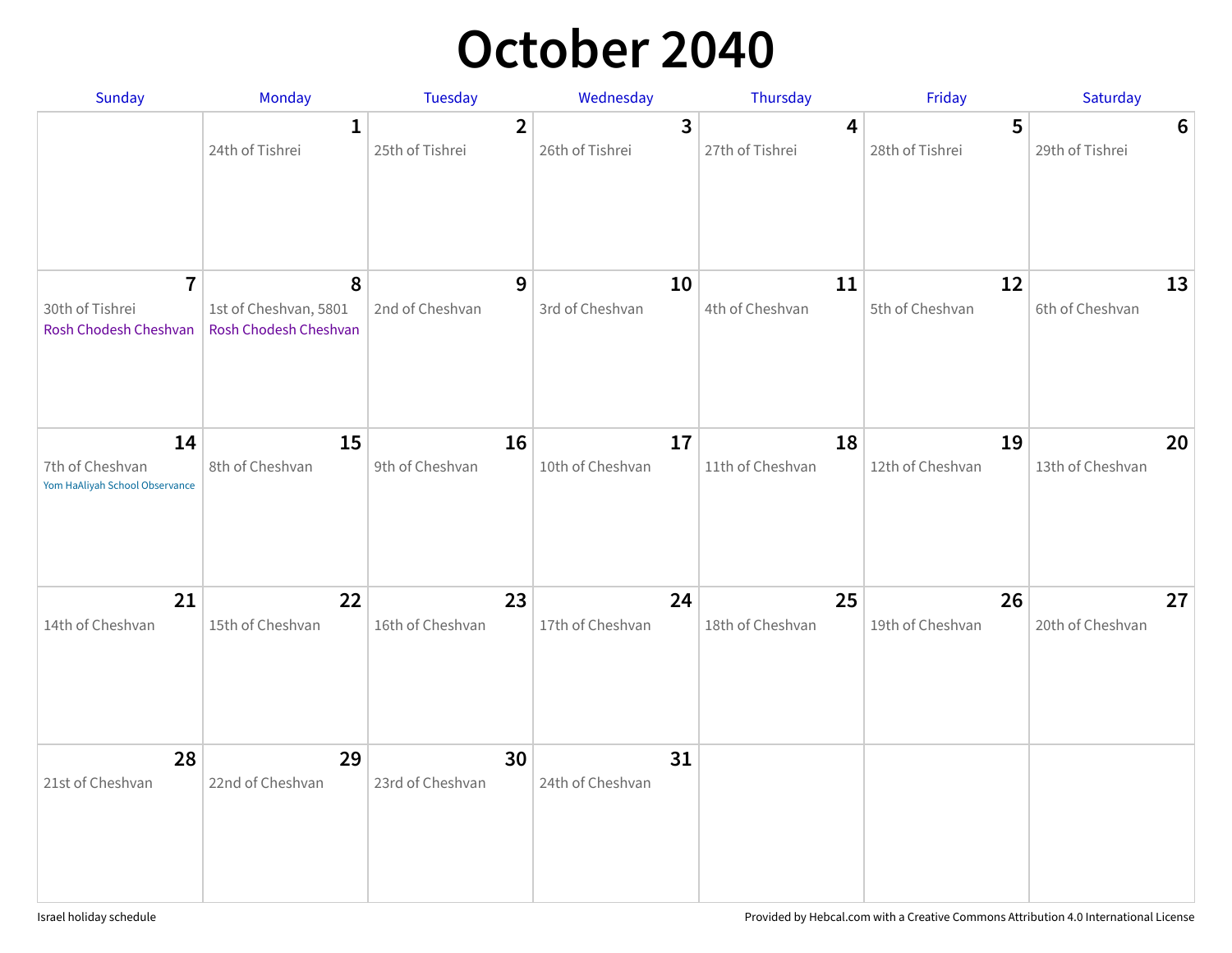#### **November 2040**

| Sunday                                      | Monday                        | <b>Tuesday</b>                                                | Wednesday                       | Thursday                                   | Friday                                      | Saturday              |
|---------------------------------------------|-------------------------------|---------------------------------------------------------------|---------------------------------|--------------------------------------------|---------------------------------------------|-----------------------|
|                                             |                               |                                                               |                                 | $\mathbf{1}$<br>25th of Cheshvan           | $\overline{2}$<br>26th of Cheshvan          | 3<br>27th of Cheshvan |
| $\overline{\mathbf{4}}$<br>28th of Cheshvan | 5<br>29th of Cheshvan<br>Sigd | $6\phantom{1}6$<br>1st of Kislev, 5801<br>Rosh Chodesh Kislev | $\overline{7}$<br>2nd of Kislev | 8<br>3rd of Kislev                         | 9<br>4th of Kislev                          | 10<br>5th of Kislev   |
| 11<br>6th of Kislev                         | 12<br>7th of Kislev           | 13<br>8th of Kislev                                           | 14<br>9th of Kislev             | 15<br>10th of Kislev                       | 16<br>11th of Kislev                        | 17<br>12th of Kislev  |
| 18<br>13th of Kislev                        | 19<br>14th of Kislev          | 20<br>15th of Kislev                                          | 21<br>16th of Kislev            | 22<br>17th of Kislev                       | 23<br>18th of Kislev                        | 24<br>19th of Kislev  |
| 25<br>20th of Kislev                        | 26<br>21st of Kislev          | 27<br>22nd of Kislev                                          | 28<br>23rd of Kislev            | 29<br>24th of Kislev<br>Chanukah: 1 Candle | 30<br>25th of Kislev<br>Chanukah: 2 Candles |                       |